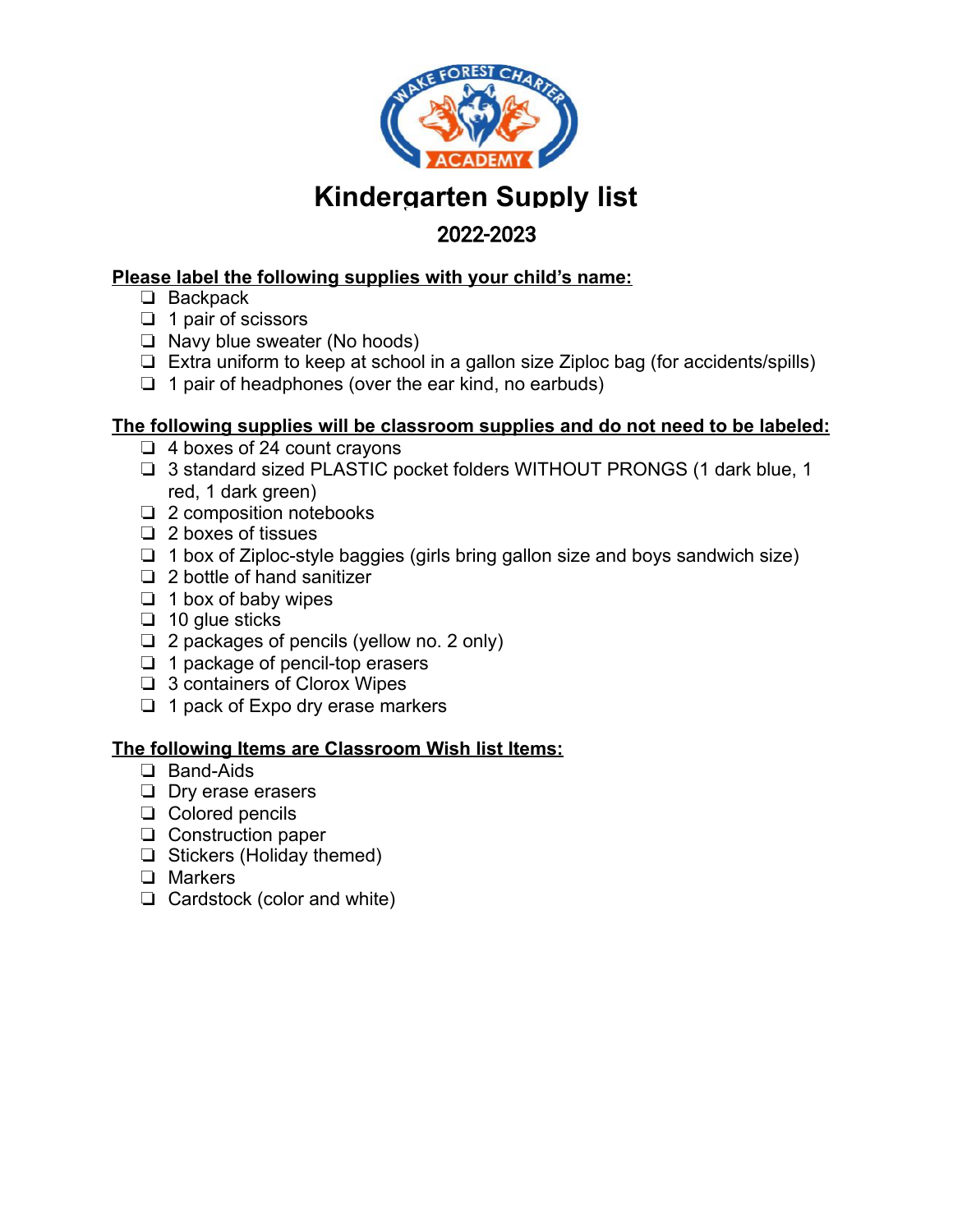

# **1st Grade Supply List**

# **2021-2022**  2022-2023

### **Please label the following with your child's name:**

- ❏ backpack
- ❏ 1 folder (This will be used as a take-home folder.)
- ❏ 3 composition books (Wide ruled)
- ❏ 1 pencil box or pouch
- ❏ 1 pair of scissors
- ❏ 1 pair of headphones (for personal use on the Chromebooks)
- ❏ 1 box of crayons that will fit inside the pencil box

### **The following supplies will be classroom supplies and do not need to be labeled:**

- ❏ 1 box of tissues
- ❏ 1 roll of paper towels
- ❏ 1 bottle of hand sanitizer
- ❏ 2 glue sticks
- ❏ 2 pink pearl erasers
- ❏ 1 pack of large EXPO blue or black dry erase markers (bullet point preferred)
- ❏ 1 pack of yellow highlighters
- ❏ 1 box of Ticonderoga pencils
- ❏ 1 container of Clorox wipes

- ❏ Post-it notes
- ❏ Prize box items (no candy please)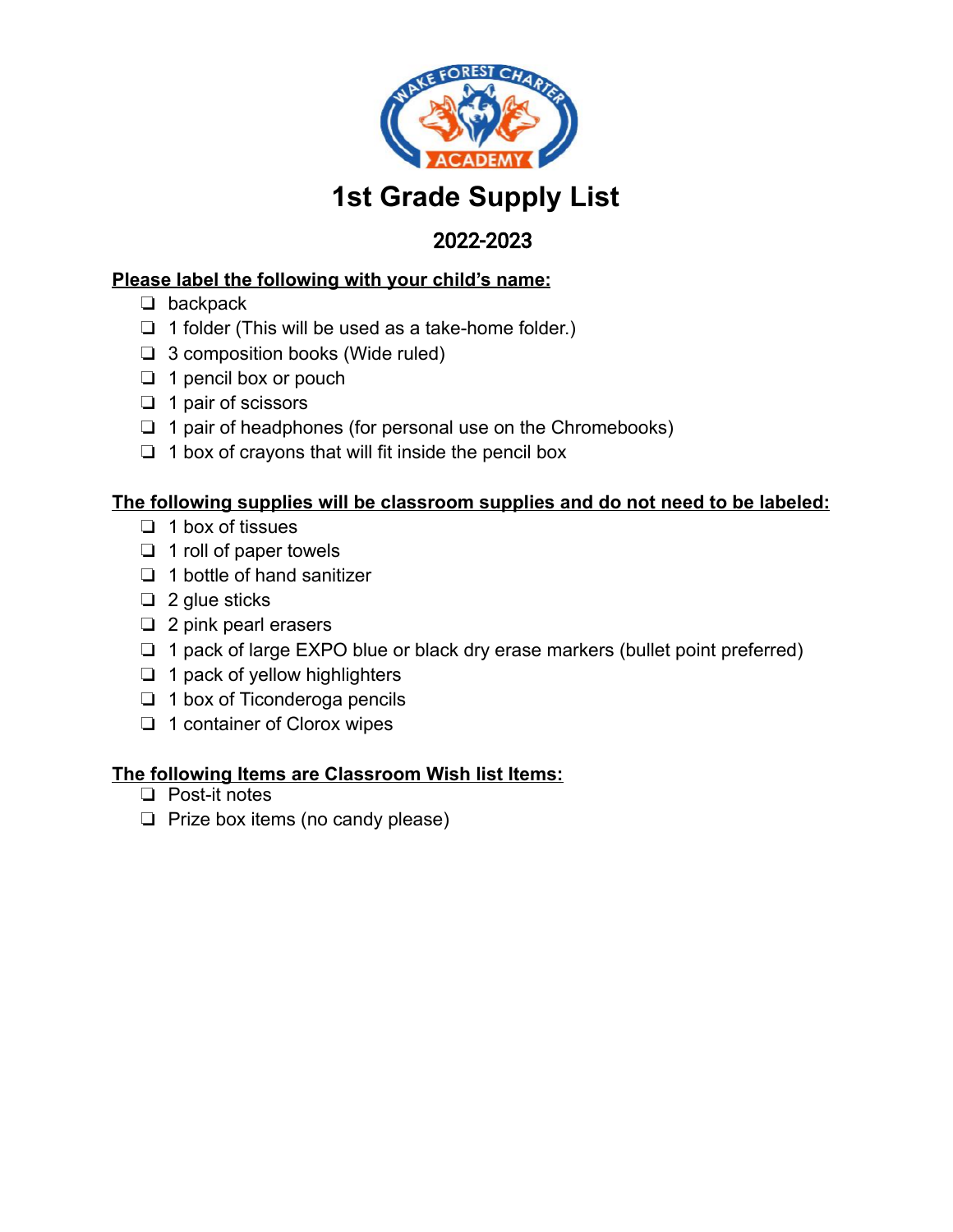

# **2nd Grade Supply list**

# **2021-2022**  2022-2023

### **Please label the following supplies with your child's name:**

- ❏ Backpack
- ❏ 3 plastic folders- "Class Work", "Homework" (Inside labeled "Stays Home" and "Return"), Workshop (Inside labeled "Math" and "ELA")
- ❏ 2 composition notebooks- Math, ELA
- ❏ 1 pair of headphones
- ❏ 1 pack of crayons
- ❏ 1 pack of markers
- ❏ 4 glue sticks
- ❏ 1 pair of scissors

### **The following supplies will be classroom supplies and do not need to be labeled:**

- ❏ 1 pack of lined paper
- ❏ 1 pack of Expo markers (black)
- ❏ 1 pack of baby wipes (alcohol free)
- ❏ 1 roll of paper towels
- ❏ 1 box of tissues
- ❏ 2 containers of Clorox wipes
- ❏ 3 bottles of hand sanitizer
- ❏ 4 block erasers (not pencil top)
- ❏ 1 pack of highlighters (any colors)
- ❏ 3 packs of no.2 pencils

- ❏ Color copy paper or construction paper
- ❏ Band-Aids
- ❏ Indoor recess games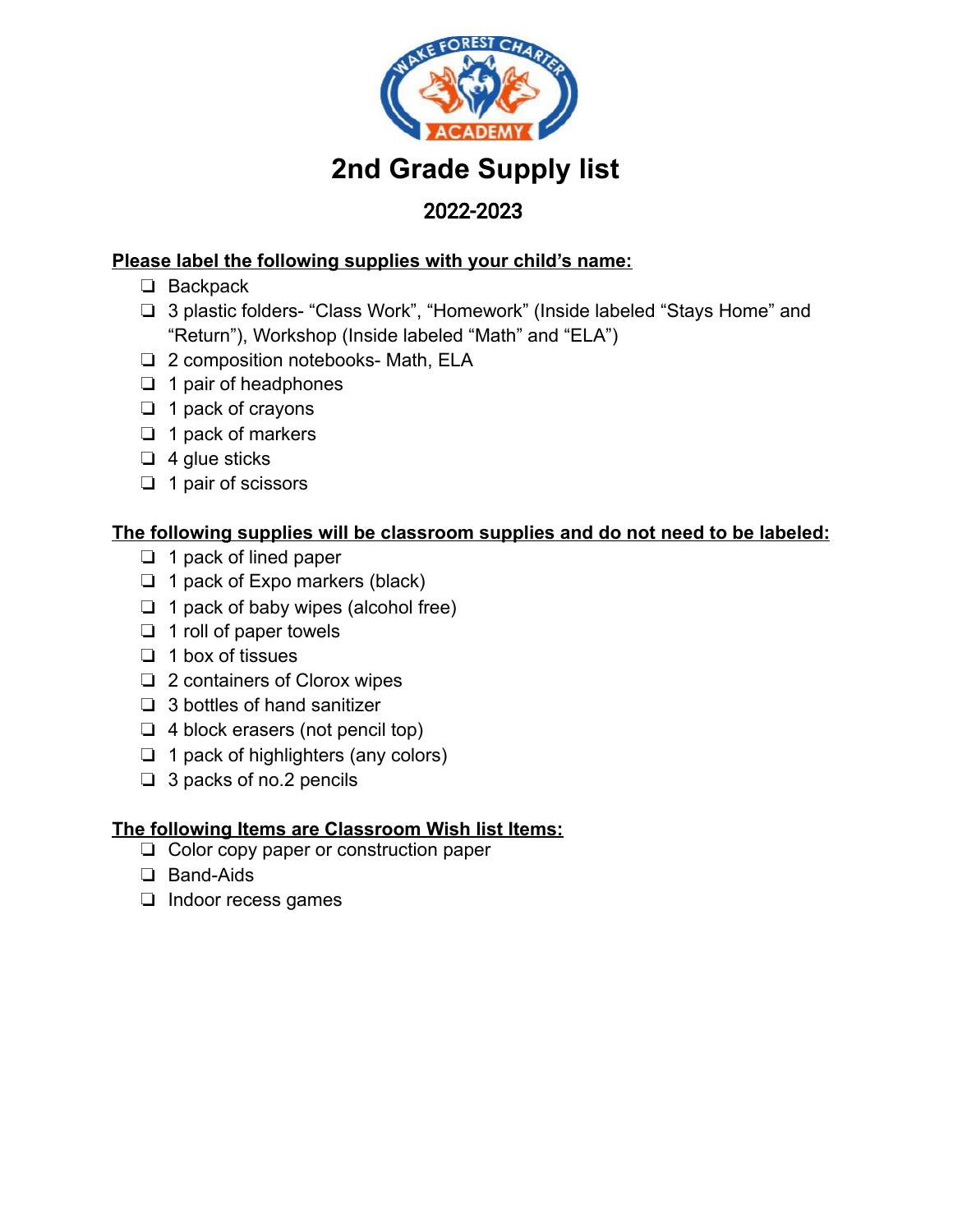

# **3rd Grade Supply list**

# **2021-2022**  2022-2023

### **Please label the following supplies with your child's name:**

- ❏ 4 plastic binder folders: (Labeled: "Class Work", "Writing", "Daily" and "Weekly")
- ❏ 4 composition notebooks: (Labeled: "Writing," "Reading Response," " Math." 4th is an extra/back-up)
- ❏ A 1 inch binder (Take home each day)
- $\Box$  A 1  $\frac{1}{2}$  inch binder (Will stay at school)
- ❏ Binder pencil pouch (No pencil boxes, please!)
- ❏ 1 pair of headphones
- ❏ 1 pair of scissors

### **The following supplies will be classroom supplies and do not need to be labeled:**

- ❏ 2 packs of wide ruled lined paper
- ❏ 1 pack of Expo markers (black)
- ❏ 2 packs of pencil top erasers
- ❏ 4 packs of glue sticks
- ❏ 1 pack of sticky notes
- ❏ 1 roll of paper towels
- ❏ 1 box of tissues
- ❏ 1 container of Clorox wipes
- ❏ 1 bottle of hand sanitizer
- ❏ 2 boxes of 24 count Crayola crayons
- ❏ 2 Magic Erasers
- ❏ 1 pack of highlighters (any colors)
- ❏ 3 dozen no.2 pencils (Ticonderoga brand only, please!)
- ❏ 2 boxes of ziploc bags (1 gallon size, 1 quart size)

- ❏ Colored cardstock paper
- ❏ Colored copy paper
- ❏ Black pens
- ❏ Red pens
- ❏ Washable markers
- ❏ Mr. Sketch markers
- ❏ Extra classroom supplies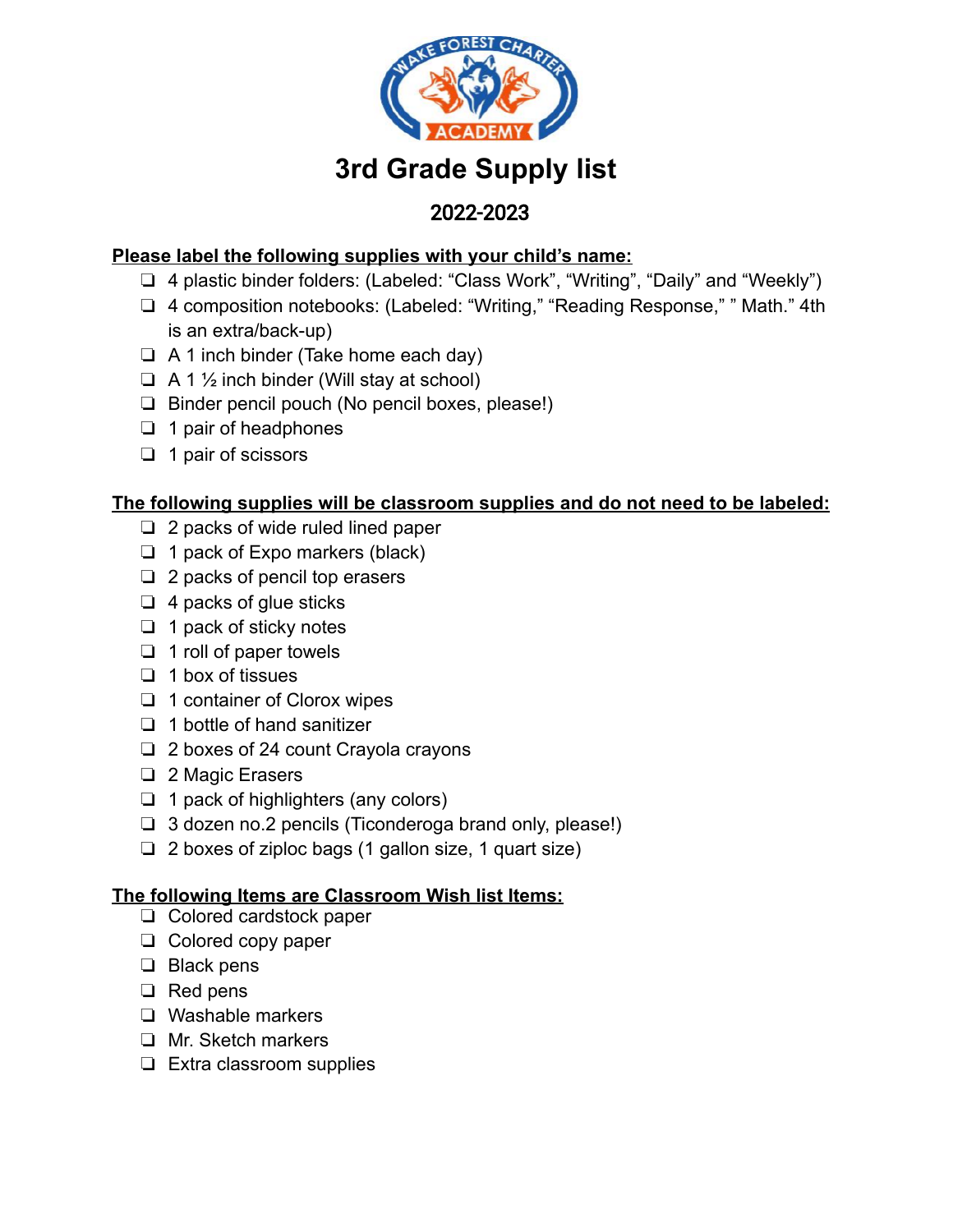

# **4th Grade Supply List**

# **2021-2022**  2022-2023

#### **Please label the following supplies with your child's name:**

- ❏ 1 pair of Headphones (No earbuds)
- ❏ 5 Composition notebooks (No spiral please)
- $\Box$  5 Plastic folders with pockets (No prongs please)
- ❏ 1 pair of scissors

#### **The following supplies will be classroom supplies and do not need to be labeled:**

- ❏ 1 pack of paper towels
- ❏ 1 box of Tissues
- ❏ 1 container of disinfectant wipes
- ❏ 1 pack of baby wipes
- ❏ 2 bottles of hand sanitizer
- ❏ 1 pack of black Expo Markers
- ❏ 1 pack of Eraser Caps
- ❏ 1 pack of Highlighters
- ❏ 1 pack of Glue sticks
- ❏ 1 pack of 24 count pencils
- ❏ 1 pack of sticky notes
- ❏ 1 pack of notecards (white or colored)
- ❏ 1 bottle of white glue
- ❏ 2 packs of wide ruled notebook paper
- ❏ 1 pack of Colored Pencils
- ❏ 1 8 count set of Colored Markers
- ❏ 1 24 count Box of Crayons- Crayola

- ❏ Colored copy paper
- ❏ Cardstock (white and colored)
- ❏ Construction paper
- ❏ Mr. Sketch markers
- ❏ Magic Erasers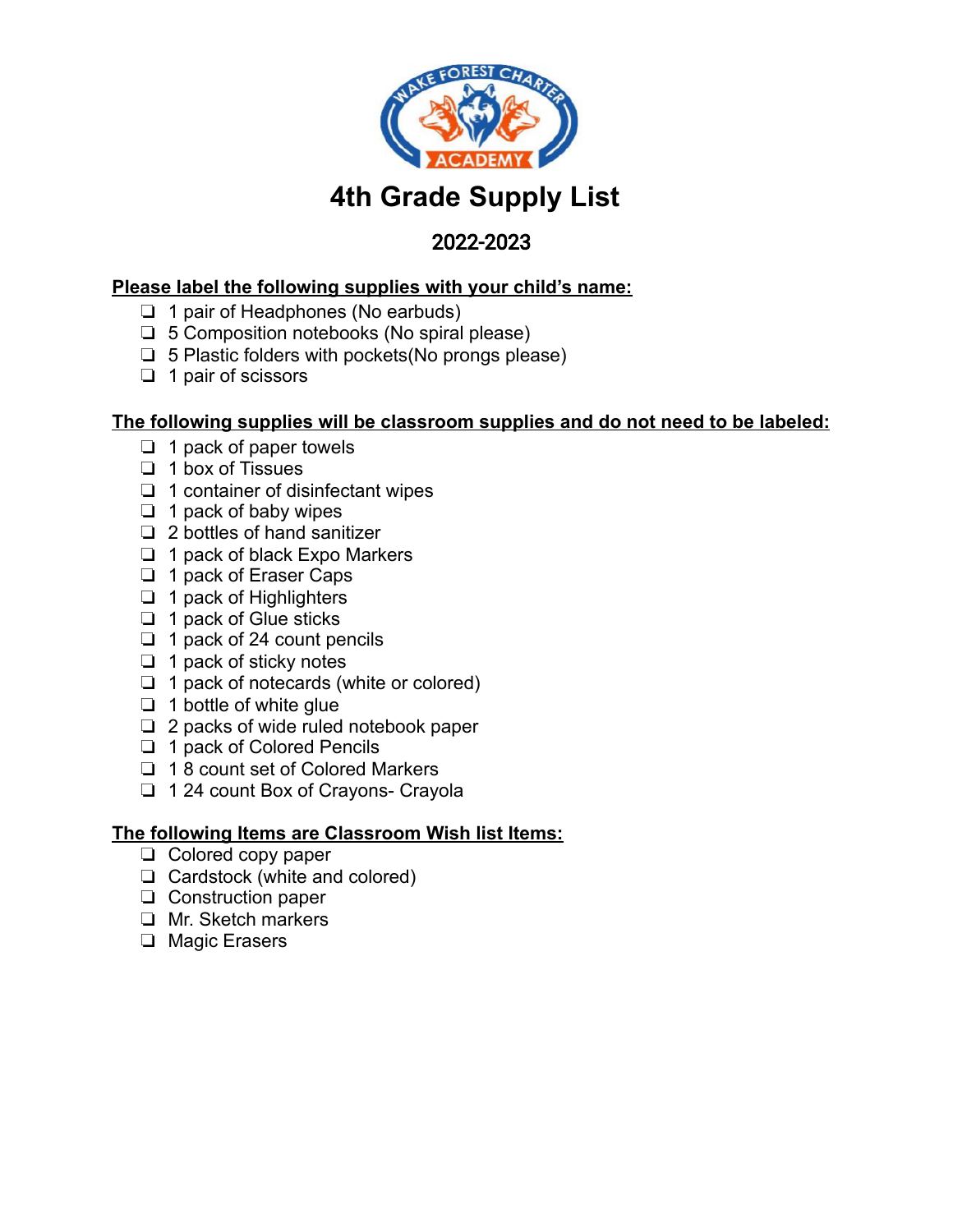

# **5th Grade Supply List**

# **2021-2022**  2022-2023

**The following items will be classroom supplies (brought to your homeroom teacher):** 

- ❏ 2 Clorox/disinfectant wipes
- ❏ 2 rolls of paper towels
- ❏ 2 box of tissues
- ❏ 1 bottle of hand sanitizer
- ❏ 1 pack of college ruled notebook paper
- ❏ 2 packs of Sticky Notes
- ❏ 2 highlighters
- ❏ 3 glue sticks
- ❏ 2 (4 packs) of black dry-erase markers
- ❏ 2 packs of #2 Ticonderoga pencils
- ❏ 1 box of Ziploc bags (girls bring gallon size, boys bring sandwich/quart size)

#### **The following items are personal supplies that your student will need to have with them every day:**

- ❏ 1 package of eraser tops
- ❏ 1 box of markers
- ❏ 1 box of crayons
- ❏ 3 composition notebooks (no spiral notebooks please)
- ❏ 6 plastic folders (with two pockets and holes) in different colors
- ❏ A 2-3 inch binder (Suggestion, Not Mandatory: zippered binder with strap)
- ❏ Three ring pencil pouch (No pencil boxes)
- ❏ Clipboard
- ❏ Scissors
- ❏ Headphones (no earbuds)

#### **Teacher Wish List Items:**

- ❏ Colored Expo Markers
- ❏ Standard Index cards (white or colored)
- ❏ Cardstock paper (white or colored)
- ❏ Clear scotch tape
- ❏ Sharpies
- ❏ Construction paper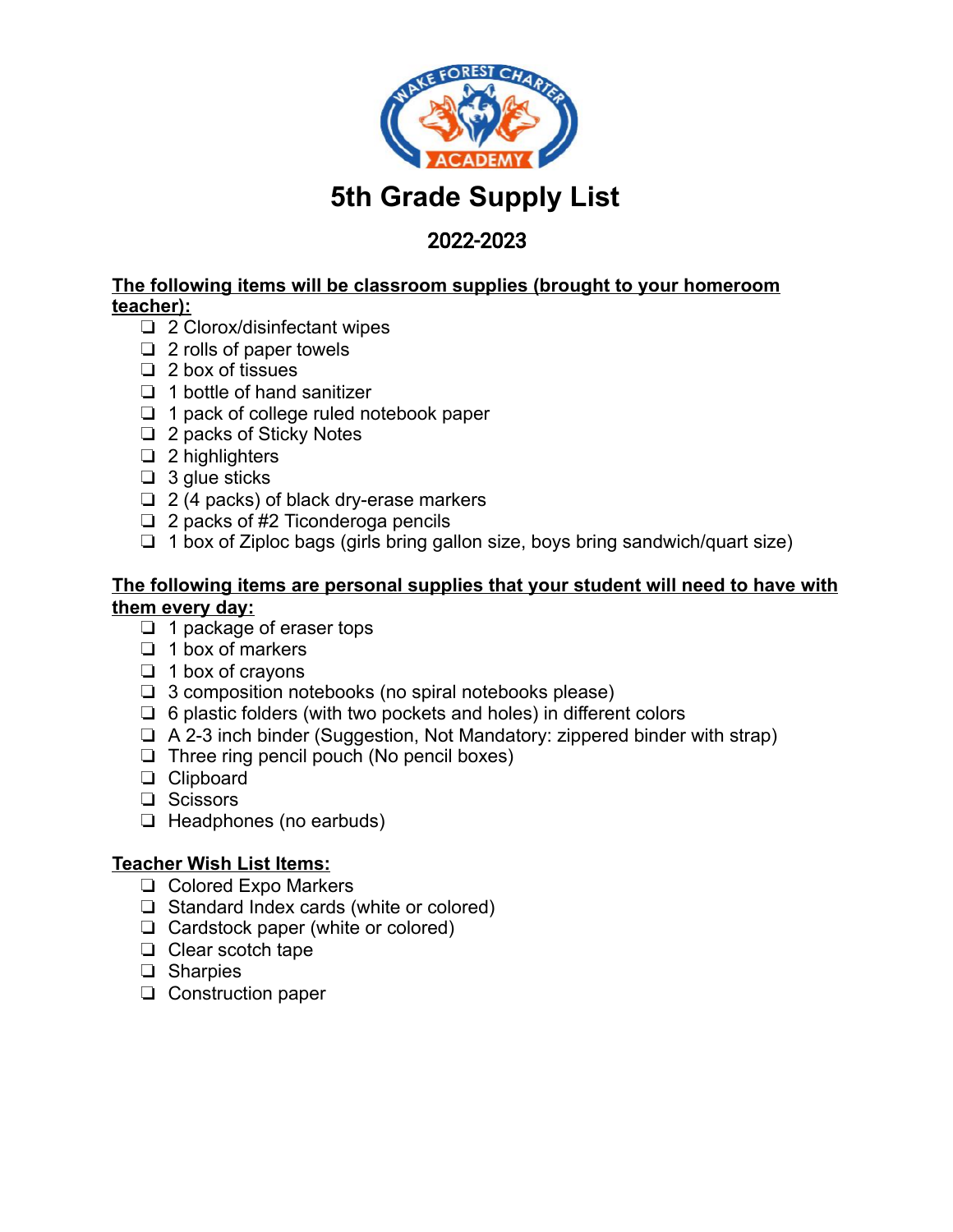

# **6th Grade Supply List 2021-2022** 2022-2023

### **The following items will be classroom supplies (brought to your homeroom teacher):**

- ❏ 1 Clorox/disinfectant wipes
- ❏ 2 rolls of paper towels
- ❏ 2 box of tissues
- ❏ 1 bottle of hand sanitizer
- ❏ Bright Colored Cardstock paper

#### **The following items are personal supplies that your student will need to have with them every day:**

- ❏ 1 plastic folder with pocket (homework folder)
- ❏ Notebook paper (college rule)
- ❏ 2 packs of #2 pencils
- ❏ Headphones
- ❏ 1 pack of colored pencils
- ❏ 1 pack of highlighters
- ❏ Scissors
- ❏ Glue sticks (prefer Elmer's brand)

### **The following items are required supplies for your core classes:**

#### **Math**

- ❏ 1 plastic folder with pockets
- ❏ 1 composition notebook
- ❏ 1 inch binder (classwork binder)
- ❏ 1 inch binder (data binder)
- ❏ Personal dry erase white board with dry erase marker

### **English/Language Arts**

- ❏ 1 inch binder
- ❏ Set of 5 Dividers with pockets
- ❏ Composition notebook

#### **Science and Social Studies**

- ❏ 2 composition notebooks (One for science, one for social studies)
- $\Box$  1  $\frac{1}{2}$  inch binder
- ❏ Set of 5 dividers

#### **Teacher Wish List Items:**

- ❏ Sticky Notes
- ❏ Skinny Expo Markers (black or colored)
- ❏ Standard Index cards (white or colored)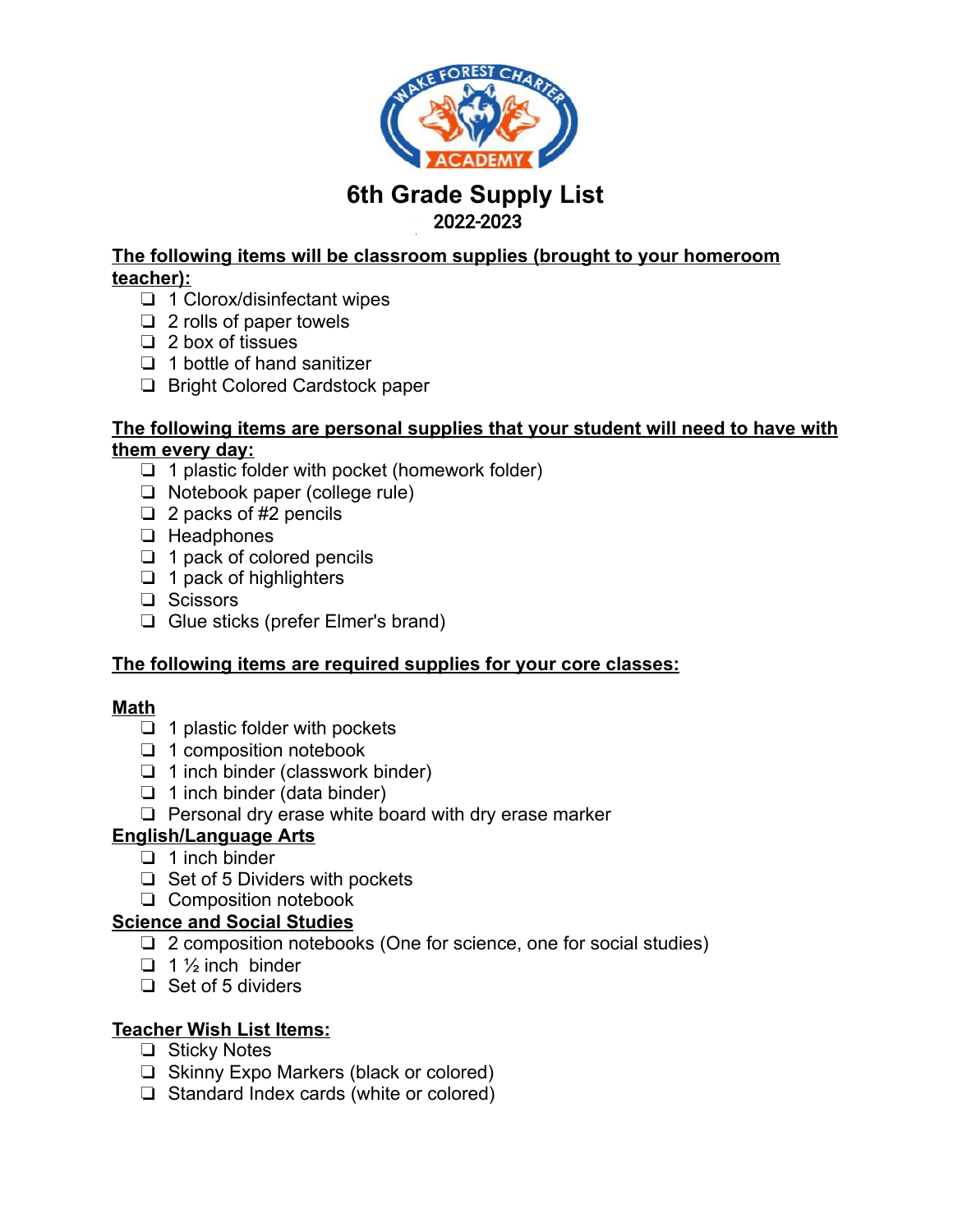

## **7th Grade Supply List 2021-2022** 2022-2023

### **The following items will be classroom supplies (brought to your homeroom teacher):**

- ❏ 1 Clorox/disinfectant wipes
- ❏ 2 rolls of paper towels
- ❏ 2 box of tissues
- ❏ 1 bottle of hand sanitizer
- ❏ 1 pack of expo markers
- ❏ 1 pack of highlighters
- ❏ 1 pack of sticky notes
- ❏ 1 pack of note cards
- ❏ 1 pack colored cardstock

#### **The following items are personal supplies that your student will need to have with them every day:**

- ❏ 1 plastic folder with pocket (homework folder)
- ❏ Notebook paper (college rule)
- $\Box$  2 packs of #2 pencils
- ❏ 1 packs of colored pencils/markers/crayons
- ❏ Headphones
- ❏ Scissors

#### **The following items are required supplies for your core classes: Math**

- ❏ 1 composition notebook
- ❏ 2 inch binder
- ❏ Personal dry erase white board with dry erase marker
- **English/Language Arts** 
	- ❏ 1 inch binder
	- ❏ Set of 5 Dividers with pockets
	- ❏ Composition notebook

#### **Social Studies**

- ❏ 1 composition notebook
- ❏ 1 pack of glue sticks
- ❏ 1 Plastic Folder with pockets

#### **Science**

- ❏ 1 composition notebook
- ❏ 6 glue sticks
- ❏ 3 rolls of scotch tape

#### **Teacher Wish List Items:**

❏ Extras of any classroom supplies